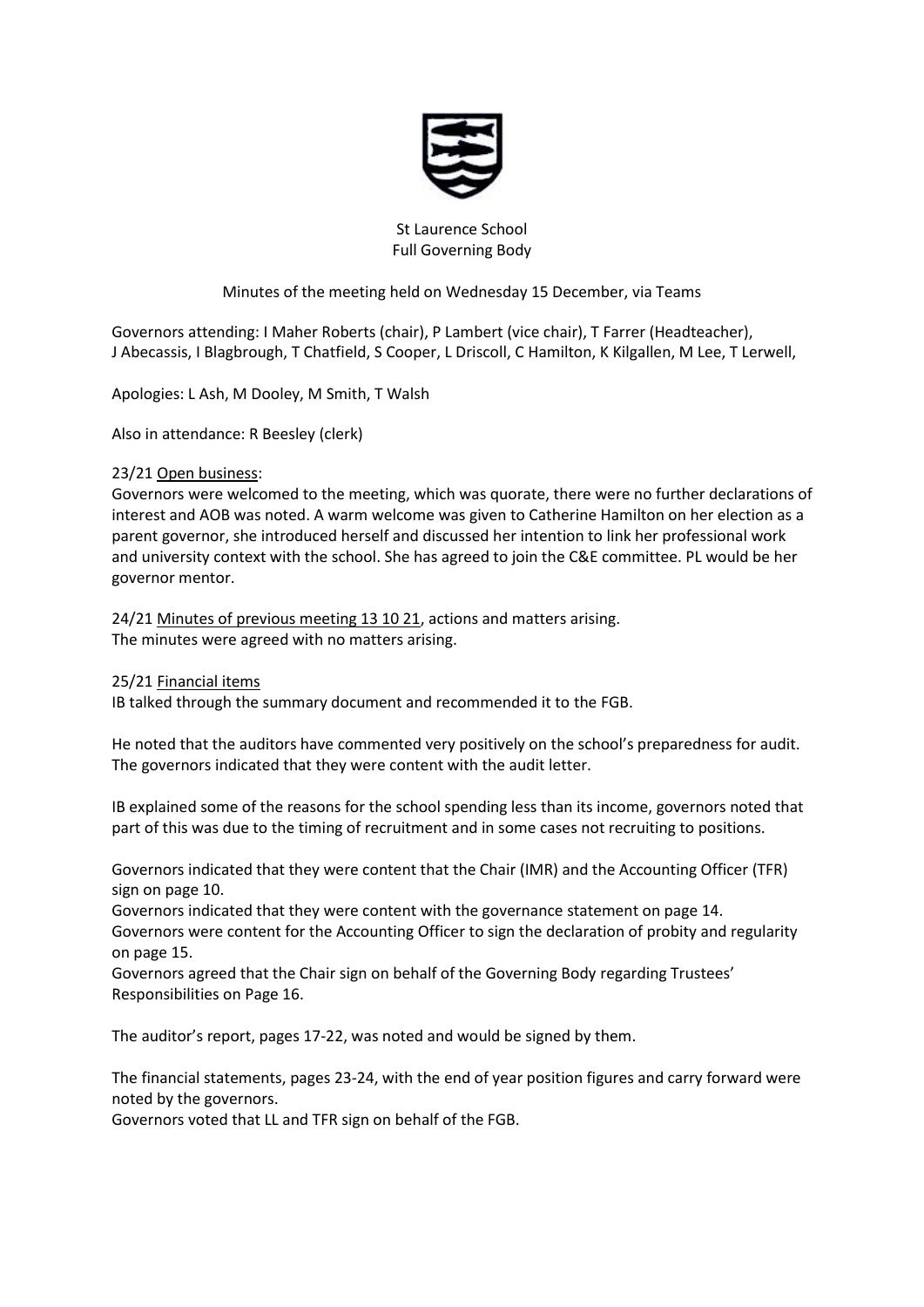TL reported that the audit process was conducted in a professional manner and the further comments from the auditors were very useful, especially in terms of further input from their experience of being advisors to a wide range of academies.

The letter of representation sets out what was asked of the Trustees and what the auditors reported on. It was agreed that IMR and TFR will sign on behalf of the FGB.

The internal team were commended for their work. LL's work was especially valued.

Question: given the carry forward reserves of some £850k, should the FGB consider the Estate strategy from several years ago and address what is left to do? R – this would form some consideration of the CIF bid proposal, below

26/21 Head's report (including comments on the Challenge Partner's visit) In further update to the written report, Sixth Form application numbers were the same and the Covid position is broadly the same.

Preparations for the repeat of Teacher Assessed Grades has been done.

On staffing, two teaching assistants have now been recruited.

#### Mobile phone policy questions

Question: what is the update on the proposed mobile phone policy?

R – the decision from May half-term is that no mobile phones are to be used in school (except see below). There would be an action plan of communication from January. Online safety is the focus of the communication. The Student Council had been involved in the consultation and would be involved in the process of communication. There would be training for duty staff (ie. those supervising students at break and lunchtime). The logic of the timing was that, with year 11 having left for GCSE exams and the Sixth form having a different system (this is, permitted use in the 6<sup>th</sup> form centre), that there would be years 7-10 only, to manage.

#### Question: how did / does the student council fit with this?

R – ultimately, the school makes decisions on its running after consultation (with staff, parents and students), there is / was voting in the council. How else can we support students in making the shift? The school will seek to listen to them, aiming for the rationale to be understood.

Question: some students use their phones for legitimate reasons, eg. emergency top-up for lunch money or reassurance when at school, especially given the long school day, to what extent was thought given to this?

R – it would be a wider goal of the school to educate students to ensure their emotional and other resilience without recourse to a mobile phone. On food, students would not go hungry, there is always the opportunity to have a meal and top-up later. As to timing, the students had managed the primary day without phones. There are other forms of communication (via pastoral system) in emergencies.

Question: will the rationale for this policy be on the website?

R – the result of the parent survey was overwhelming support (not 100%) from parents. Reasons are to be worked through with the whole school community, there are 5 months to do this. FAQuestions and the rationale are to be on the website.

Question: what reasons will there be for allowing their use in lessons, is there enough tech' for all to be able to do this, irrespective of individual phone ownership?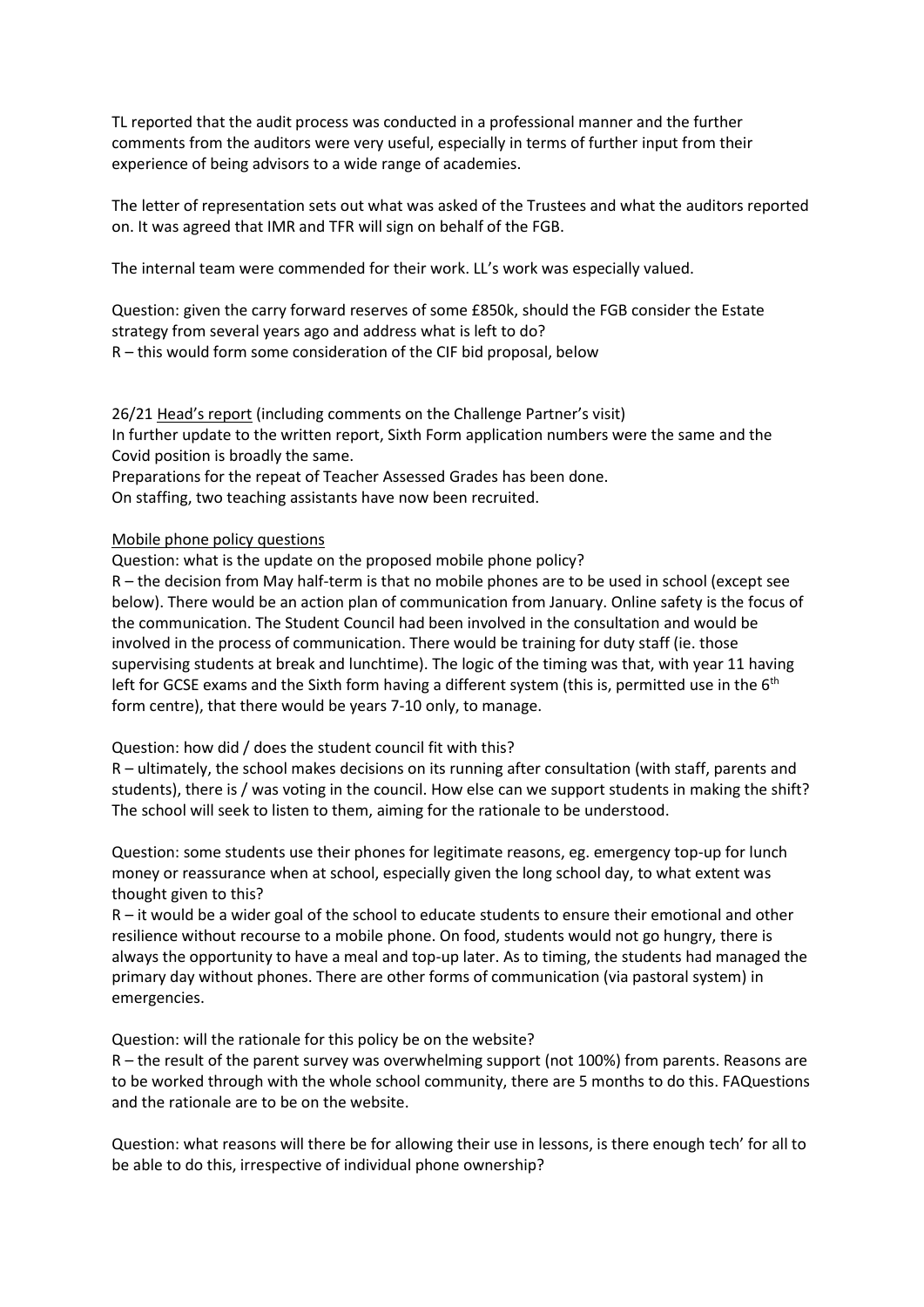R – the school needed to be mindful of possible conflicts over use of phones in class. Some parents do not allow their children to use some functionality and there are age-related, usage expectations for some Apps. Thus, care was required. The use of phones as a teaching tool will be part of the teacher's brief, eg. for research, but all need to be able to use a common approach. One aspect of this issue is fairness, there is competition on phones, as for other items of kit and equipment. This policy helps to underline the uniform expectation of fairness for all.

### Other questions

.

Question: in the folder, the slides from the round table meeting of Wiltshire heads about academy status had been shared, what was the current position on this?

R – whilst there is external pressure to join a MAT, for example from the RSC desiring to hear from the school about joining one. Governors had instructed a watching brief with the opportunity to hear report-backs from meetings, via TFR. Overall, there is a split opinion in West Wiltshire schools over this issue. Now therefore, it would be best not to spend additional time on this but maintain a watching brief.

Question: was are the plans for any possible closure in January in connection with the spread of Covid infections?

R – there is to be a staggered start back to term 3, due to testing, appointment times have been issued. A contingency plan is in place. There has been a student and staff survey on IT, with a view to working from home. As to keyworker and vulnerable children, only the March 2021 criteria is available, so there has been no decision on provision for these students, yet.

Question: given the Covid situation, what mock exam preparations have been possible (especially thinking of year 13 – they did not take GCSE in 2020)

R – all year 11 have done mock exams, as normal and with all the additional exam arrangements in place. This is important in the context of supporting disadvantaged students. For Year 13, they have taken formal mocks in years 10, 11 & 12. But in the case of a school closure, it will be possible to conduct mock exams for year 13, invigilating with school staff, in the sports hall.

Note: Governors appreciated the planning for this and the possible impact of the emerging Covid situation.

Leadership structure, TFR requested that governor decide on the proposed changes to the leadership structure, to prepare for next September.

The recruitment process would involve governors as it was for Deputy Headteacher roles. Whatever the outcome, there might well be further external and internal recruitment and the timetable for such matters could be quite tight.

In terms of budget, the new model may result in a change to staffing costs.

The FGB agreed to the leadership structure, as in the model proposed and noted the budget forecast.

Challenge Partners report, there was limited opportunity to discuss this in the meeting but it would be on the agenda of the Strategy committee in term 3 and aspects would be on the agendas of Standards and C&E, going forward.

The whole review had been a significant effort on the part of the SLT and the staff. There were some very positive messages that would be used in school publications and the website, especially those mentioning disadvantaged students. It was noted that the lead inspector was an Ofsted inspector too. The category 'leading' was used for 2/3 of lessons observed. 'Good' was the description of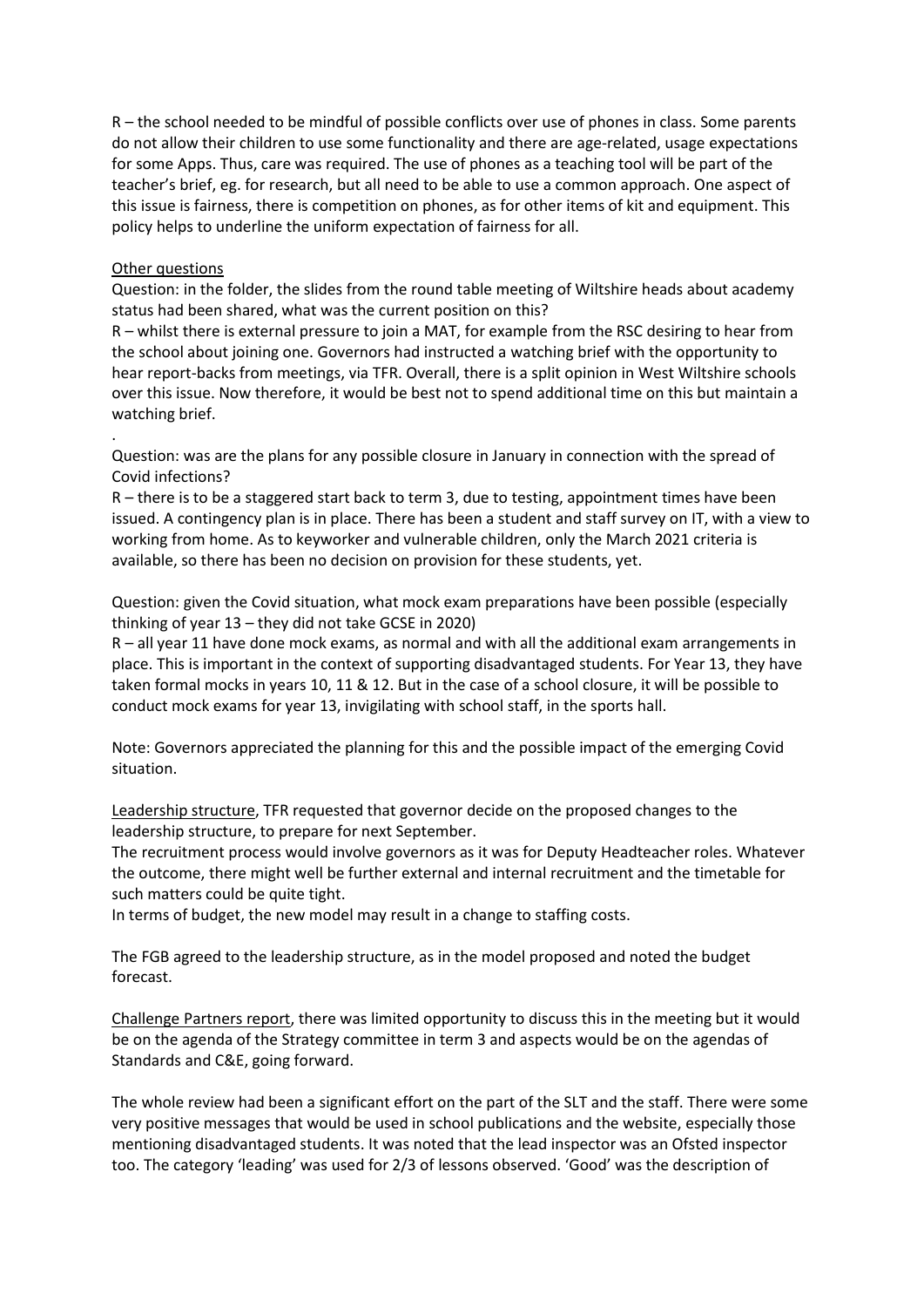leadership, at all levels. The 'Even Better If' section was very useful for future planning and internal discussion for the SLT, it would also be discussed in the Standards Committee. The SDP and plans for CPD has been amended in the light of the report. Whole school INSET days were now focussed on pointers from the report too.

Governors welcomed the report and the encouraging nature of it.

## 27/21 Committee minutes

 $FFE - it was a recommendation from the Committee that the FGB approach of the pledging of the$ maximum amount allowed towards the CIF bids for 2021.

More CIF points are awarded if the FGB pledges to support the bid with school reserves. A fee is payable to the advisors and this is approximately £4k per bid, this is added to the bid (a change from the 'no win, no fee' basis). The notification date is likely to be in or even after May 2022.

Governors agreed to commit from the reserves, in support of the CIF bid.

If the CIF bid was not successful, the school could fund the perimeter fencing work from its budget and carry-forward, over the next two years. The AEN buildings could be refurbished and an indicative cost was c£570k). However, governors needed to be aware of the funding context which meant that after a future, two years of positive carry forward, it was most likely that the school would have to fund from its reserves, changes to employer NIC and pension contributions with no further funding from central government.

In terms of discussing the future direction of planning the school estate and considering options going forward, this would be the last time for fencing and AEN building to be in a CIF bid process. But given that these two items were in fact the next priorities in the Estate Plan, we should wait for the CIF bid before making further decisions on them.

Plans for the school estate is to be on the term 5 FGB agenda.

Standards – an excellent presentation had been received on Art, Graphics & Photography, the committee had been impressed by the enthusiasm of the staff and the range of activities available to students.

To note from the GCSE results report, the Progress8 measure was at its highest, disadvantages did not do so well overall but better in English and Maths, a similar pattern for SEN students.

On A level results, the B- average was down a sub-grade on the previous year, but the most positive was the number of students moving on successfully to their next step, 70% went to university, with 90% to their first choice. For current year 13, a grade B average is predicted but it was noted that they were carrying the impact of the pandemic, ideally the mocks will increase confidence and progress towards higher grades.

In summary, Covid has not got in the way of a set of great results, this being testament to the excellent work by the staff of the school in pursuit of this.

C&E – a very informative presentation on PSHE in the Sixth Form, showing this to be a distinctive offer for St Laurence, at post-16.

There had been an update on anti-bullying procedures, a rise in reports of bullying incidents to 23 reports (over 2 terms) indicated a better level of communication and demonstrated the proactive nature of the school's approach rather than an increase in bullying.

This had been echoed in myConcern reporting over safeguarding concerns, more reports because the system was fully set-up and well used (most reports were of concerns of low mood, reports of poor mental health and noted issues of eating disorders).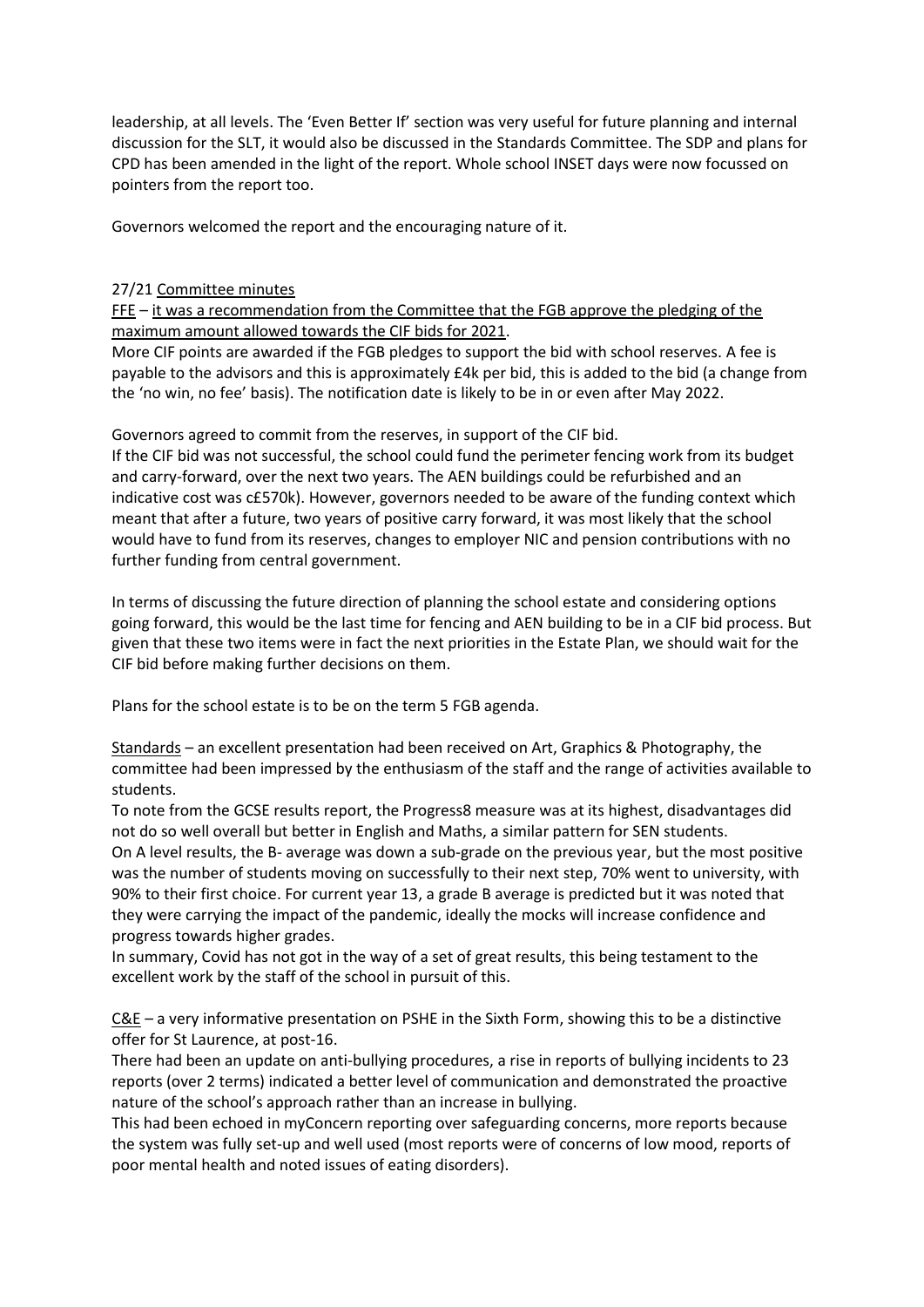The initial response to the Everyone's Invited initiative had now concluded with the production of a well-designed leaflet which would be widely used for education and signposting.

It was noted that Rebecca Overton had developed the significant work that Rachel Purnell had done in these areas of student support. The committee wished to note her welcome contribution to them all.

It was noted that governors would be asked to make some future contributions to the termly Connect newsletter. PL had started this process, this term with some Q&A on his role as chair of C&E.

IMR would be asking other governors to step forward with contributions for future issues.

28/21 School policies agreed this term, governors noted the delegation of policy approval to committees, as follows: FFE – Charge Card, Financial Standards & Procedures, Tendering & Procurement, Health & Safety, Lockdown Procedure Standards – Careers (and Entitlement Statement, Provider Access Statement), Early Career Teaching C&E – Anti-Bullying, Looked After Children (designated teacher) Strategy – Complaints Procedure

29/21 Policies for approval by FGB

Governor induction policy & procedures,

It was noted that Data Protection training was a requirement. With that amendment, the policy was approved. CH was invited to comment on the policy & procedures after her induction.

Pay, this was the delayed Wiltshire Council policy for adoption. There were two points of difference for the internal St Laurence procedures. Regarding a pay award for September for unqualified teachers, there were no staff at this level. For UPS, teachers were asked to apply in writing to TFR directly, and in so doing agree to move to a higher level of accountability.

Governors noted that the appraisal process has been completed. IMR and TFR had completed a moderation exercise looking at objectives and targets, ensuring that they were suitable and challenging. The Blue-Sky platform functionality had been demonstrated. Comment: governor involvement in appraisal was encouraged by the LA and Ofsted.

30/21 Governor visits to school, further plans were suspended in the current situation.

31/21 Student voice, PL & LA, IMR &JA and SC had been involved.

SC had met year 12/13 students. Their discussion ranged over compulsory RE, the very positive level of support and feedback offered during their studies, the strong feeling (ethos) of learning in the Sixth Form and whether this could this be replicated in the GCSE years.

PL & LA had focussed on pastoral matters, there had been a good level of engagement from students, the discussion echoed the strong pastoral support found in the school, the opportunity for student voice to be heard, that students were engaged with learning and that there was a good emphasis on inclusion in the school. Some constructive suggestions had been heard, for the school. IMR & JA focussed on personal development, after school opportunities, extended opportunities such as DofE, the transition from GCSE into  $6<sup>th</sup>$  and on to university. Students were engaged in the discussion and some suggestions were made, there was a question over after school opportunities for Sixth Form students.